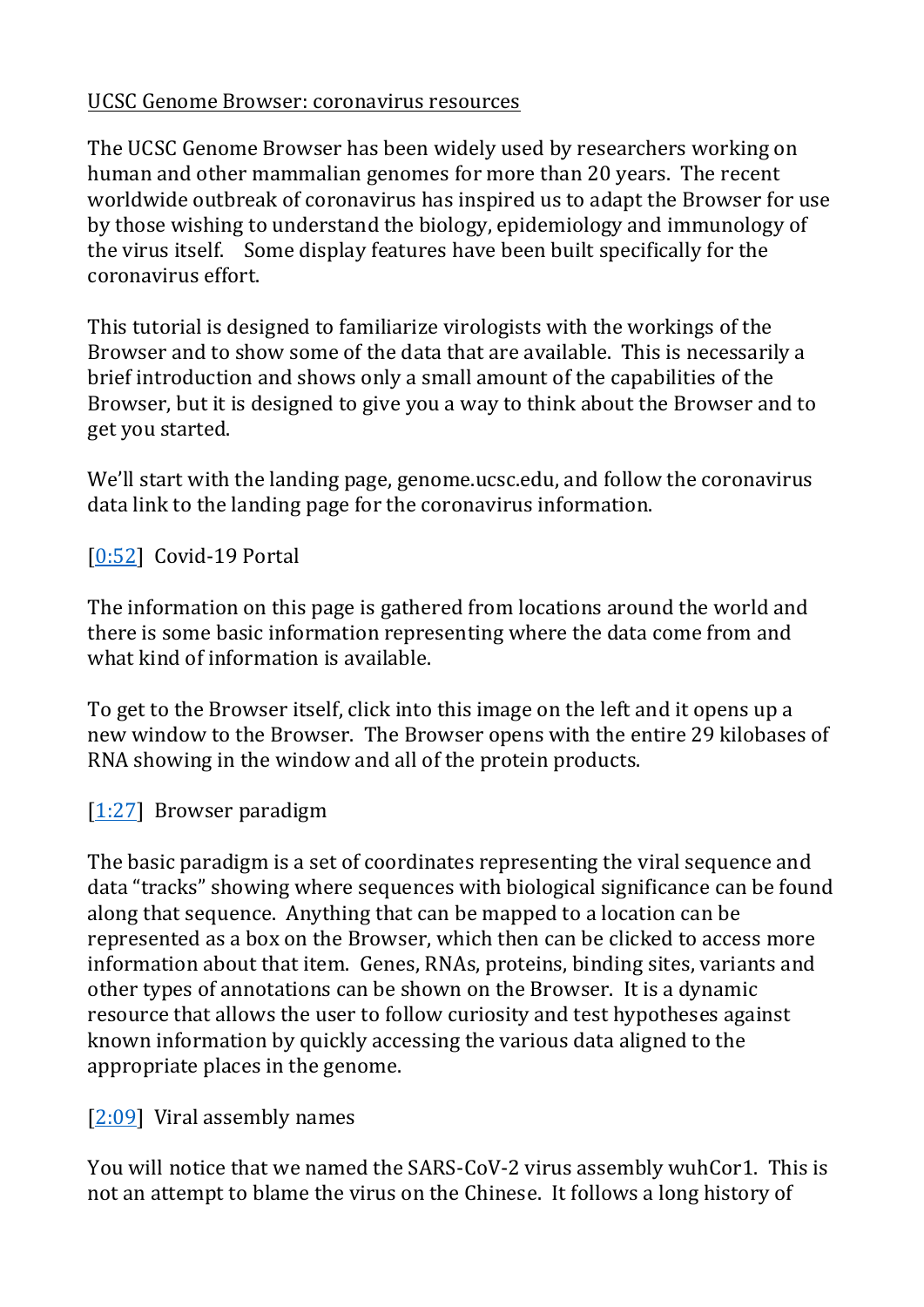naming viruses after locations (such as Sendai and Ebola) and was chosen when we built the assembly very early in the outbreak. Once the engineering progressed, it was impractical and expensive to rebuild everything with a new name. We also use the official name of the virus throughout, which changed several times after we began building the browser.

## [\[2:45\]](https://www.youtube.com/watch?v=Ee6h0xyZDOM&feature=youtu.be&list=UUQnUJepyNOw0p8s2otX4RYQ&t=165s) SARS-CoV-2 datasets

The Browser has a number of datasets available. Each dataset is represented in the Browser graphically as a "track" and a mouseover on the left side of the page shows the information about the track and kinds of data that are contained in it.

# [\[3:02\]](https://www.youtube.com/watch?v=Ee6h0xyZDOM&feature=youtu.be&list=UUQnUJepyNOw0p8s2otX4RYQ&t=182s) UniProt tracks

Here you see the UniProt Processed Protein Products information and the next track down is identified as UniProt Highlighted Regions of Interest including the ACE2 receptor binding site on the spike protein of the virus. A number of other UniProt annotations are on by default: Signal Peptides, Transmembrane Domains, Disulfide Bonds. And other data tracks can be seen here as well.

Any one of these data tracks can be turned off using the right mouse button and choosing "hide" on the menu that comes on at that point. We'll turn off the Nextstrain track for now and come back to it later.

Oftentimes you can learn more about the individual items in a track such as the Protein Domains track, by clicking into the item and if you click into an item that is in dense visibility (the right mouse button here shows you the various visibility options), and switch it to "pack" you can see that these individual protein domains, as identified by UniProt, are made available.

## [\[4:11\]](https://www.youtube.com/watch?v=Ee6h0xyZDOM&feature=youtu.be&list=UUQnUJepyNOw0p8s2otX4RYQ&t=251s) Details pages for annotations

If you mouse over an item in the Browser, you can see the longer name. If you click into it, you get into the details page, which gives you a lot more information, including, oftentimes, a reference back to the source article in the literature.

## [\[4:29\]](https://www.youtube.com/watch?v=Ee6h0xyZDOM&feature=youtu.be&list=UUQnUJepyNOw0p8s2otX4RYQ&t=269s) Configuring track display parameters

Clicking into the little button on the left side of a track brings you to a page that outlines information about the track and some of the data conventions, including the coloring of the various tracks. And in this case, you get information about multiple UniProt tracks, including the Protein Domains track, the one we clicked into.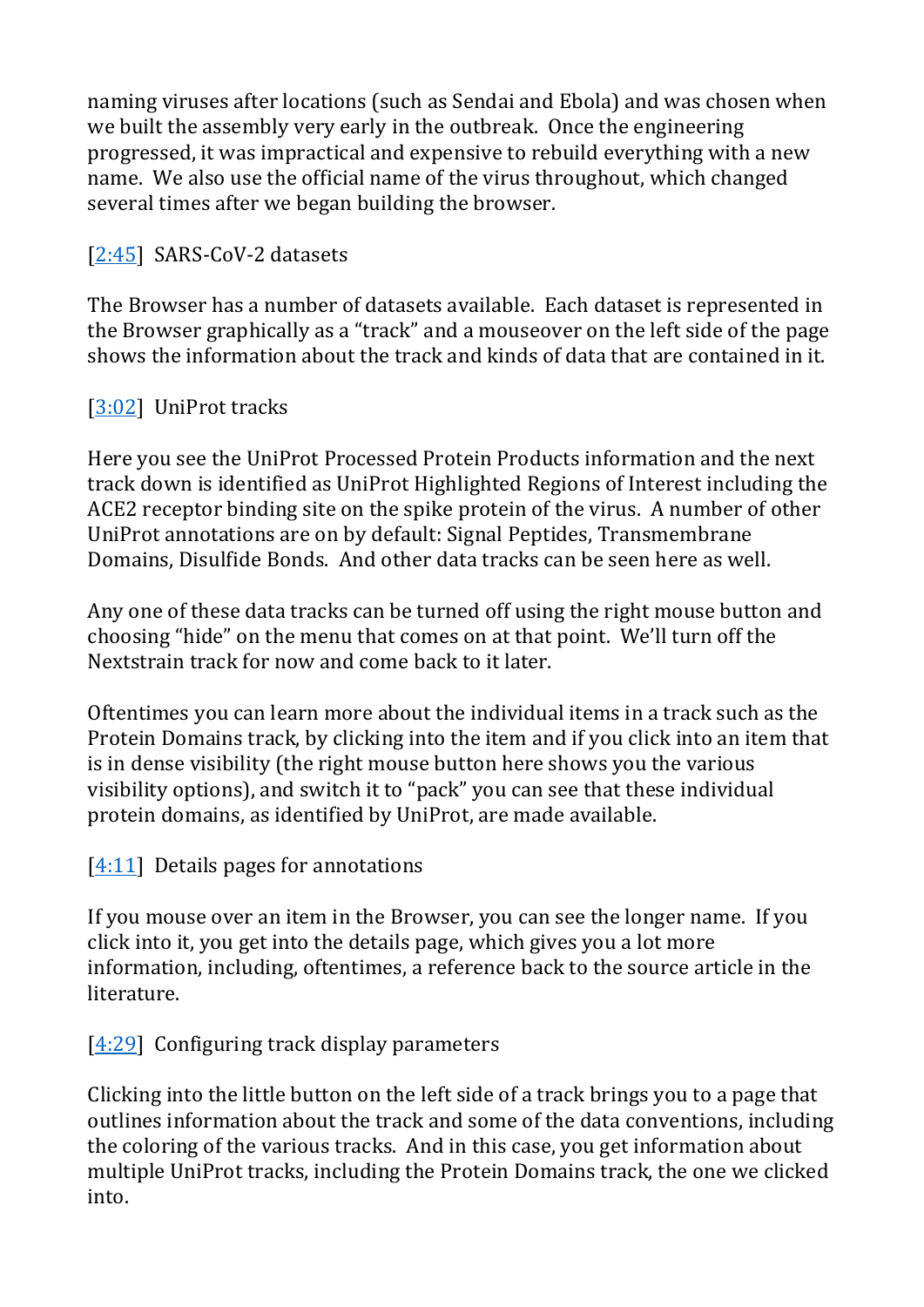#### [\[4:53\]](https://www.youtube.com/watch?v=Ee6h0xyZDOM&feature=youtu.be&list=UUQnUJepyNOw0p8s2otX4RYQ&t=293s) NCBI Genes track

If I go back to the Browser now, I can go below the Browser graphic and view the number of different data sets that are available. The NCBI Genes track can be turned on from "hide" to "pack" by clicking into that and hitting "Refresh." And you can see here that these are full-length genes prior to processing, so it's a slightly different view of the viral genome than the UniProt Mature Processed Protein track gives you. Over here you can see the spike protein in the NCBI genes track.

## [\[5:27\]](https://www.youtube.com/watch?v=Ee6h0xyZDOM&feature=youtu.be&list=UUQnUJepyNOw0p8s2otX4RYQ&t=327s) RT-PRC Primers

Another track of interest is found below the Browser graphic in the Mapping and Sequencing group. This is the RT-PCR Primers track. I'll turn it on to "pack" and hit "Refresh" and see here a number of primer sets that have been identified around the world in various locations and have been used to find the virus in biological samples. If you put the mouse over the track scale bar at the top of the Browser image and drag it to the right or left, you can zoom into a region, and you see here we've got a set of primers, including the CN-CDC\_primer1 from China. You can see the direction of the alignment of the primer by the little chevrons, the little arrows, in the annotation on the Browser, and you can see that primer 1 and 3 point left to right, and primer2 points right to left.

You can also estimate the size of the viral genome detected by the primers by using the scale bar up above. You can see that it's roughly 120 bases between the two outermost primers.

You can also estimate it and mark it using the highlight feature, if you position your mouse in the top of the image and drag, the size of the selected region is shown next to the coordinate box, and you can leave a highlight in that place if you wish.

If you click into that item, then you can see the information about the primer. Its size is 21 nucleotides and it's a perfect match to the virus. If you click into the link, you can see the actual sequence of the primer itself and you can see the perfect alignment to the viral genome.

Let's zoom all the way out by a factor of 100 and that brings us back to the full size of the viral genome. We can close the primer track using the right mouse button, and hit "hide" and we'll also close the UniProt Domains track in the same fashion.

[\[7:29\]](https://www.youtube.com/watch?v=Ee6h0xyZDOM&feature=youtu.be&list=UUQnUJepyNOw0p8s2otX4RYQ&t=449s) Vertebrate-infecting Coronaviruses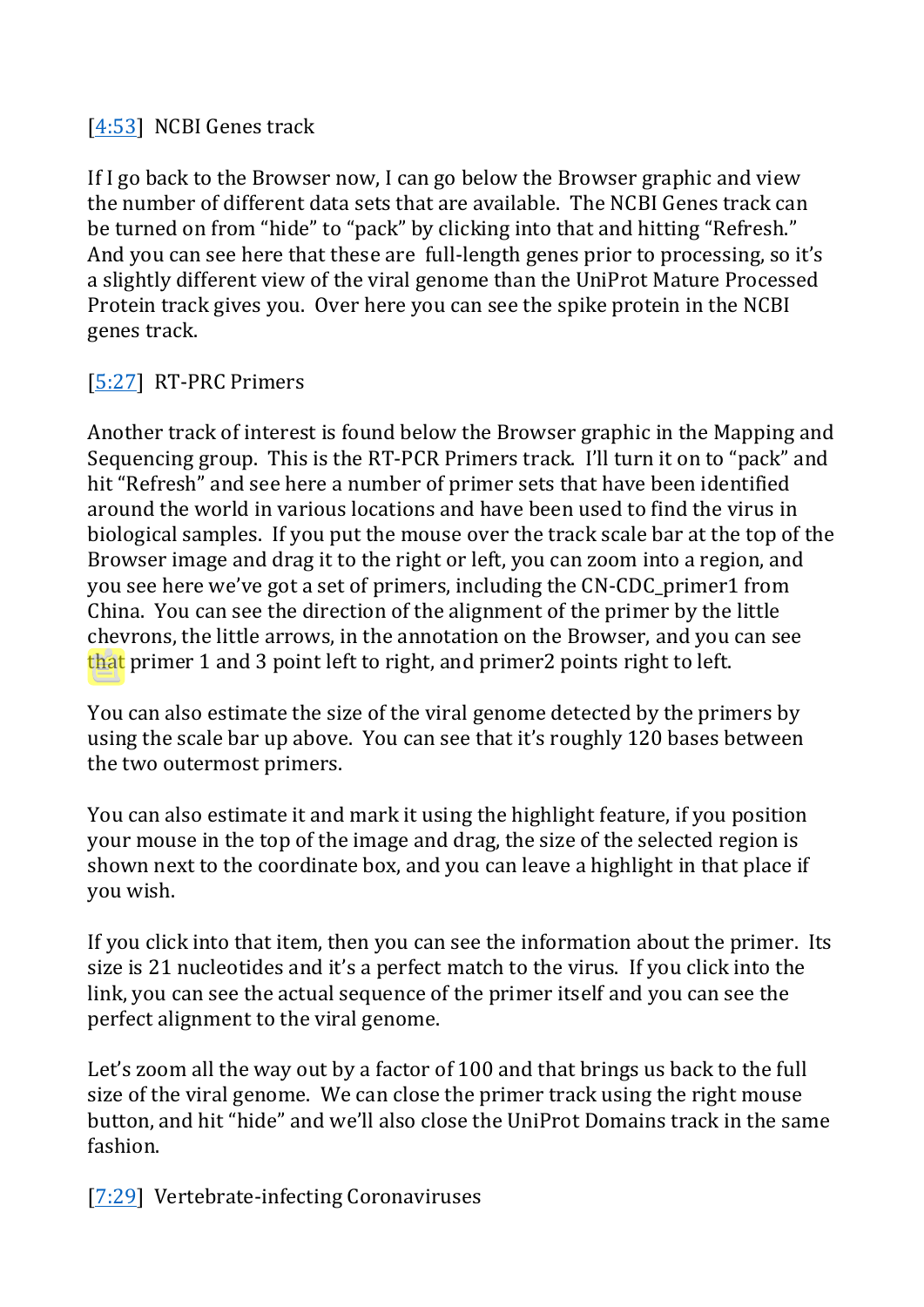Another track of interest is the Vertebrate Coronaviruses, and this is in the Comparative Genomics group and you can see that there are 119 vertebrate coronaviruses represented in the track. Let's turn the track on to "pack" and hit "refresh". You can see here that we have the alignment with all the variants in a large number of vertebrate coronaviruses that have been isolated from nature. You can see the virus that infects the bovine and the turkey. There are a few human coronaviruses in the alignment as well, including the virus from the 2003 outbreak.

It's possible to adjust the window on the side so you can see the full labels, by going into the Configure button at the bottom of the Browser and widen the label area. Let's set it to 30 characters so we can read a little better the actual names there. The names of the infected animals.

You can see that the alignment shows there is a lot of conservation but with variation and, as before, you can read the details by clicking into the button on the left side of the Browser and you can see all of the different sequences that have been incorporated: Anything with a checkmark is turned on in the current Browser display. Viruses that have been isolated from humans can be added to the display by checking the appropriate boxes in the upper section.

And below the text it describes the color conventions used in the track. In particular, it is good to notice that red blocks are drawn where there is a change in an amino acid and green where there is a variant that does not change the amino acid relative to the reference assembly. You can see that blue and yellow are described here as well. Yellow indicates that there is no sequence in the other virus with good alignment similarity.

If I go back to the Browser, then you can use that information to see that there are a number of regions where there is homology to the current SARS-CoV-2 coronavirus that infects humans, which is the base reference assembly against which all of these data tracks are aligned.

But there is a region over here, where there is a significant portion of the genome that has no homology with the viruses that infect human, except in these top two isolates, infecting bat and pangolin. If you go up to the Browser graphic here, you can see that the spike protein S1 aligns in this location.

So let's zoom into the region that encompasses the spike protein and you can see here that the bat and the pangolin viruses have sequences all through here where their sequence encoding the spike protein is a good match for the virus that infects human, although there are certainly regions where there is variation in the amino acid sequence as you can see with the red tickmarks on the amino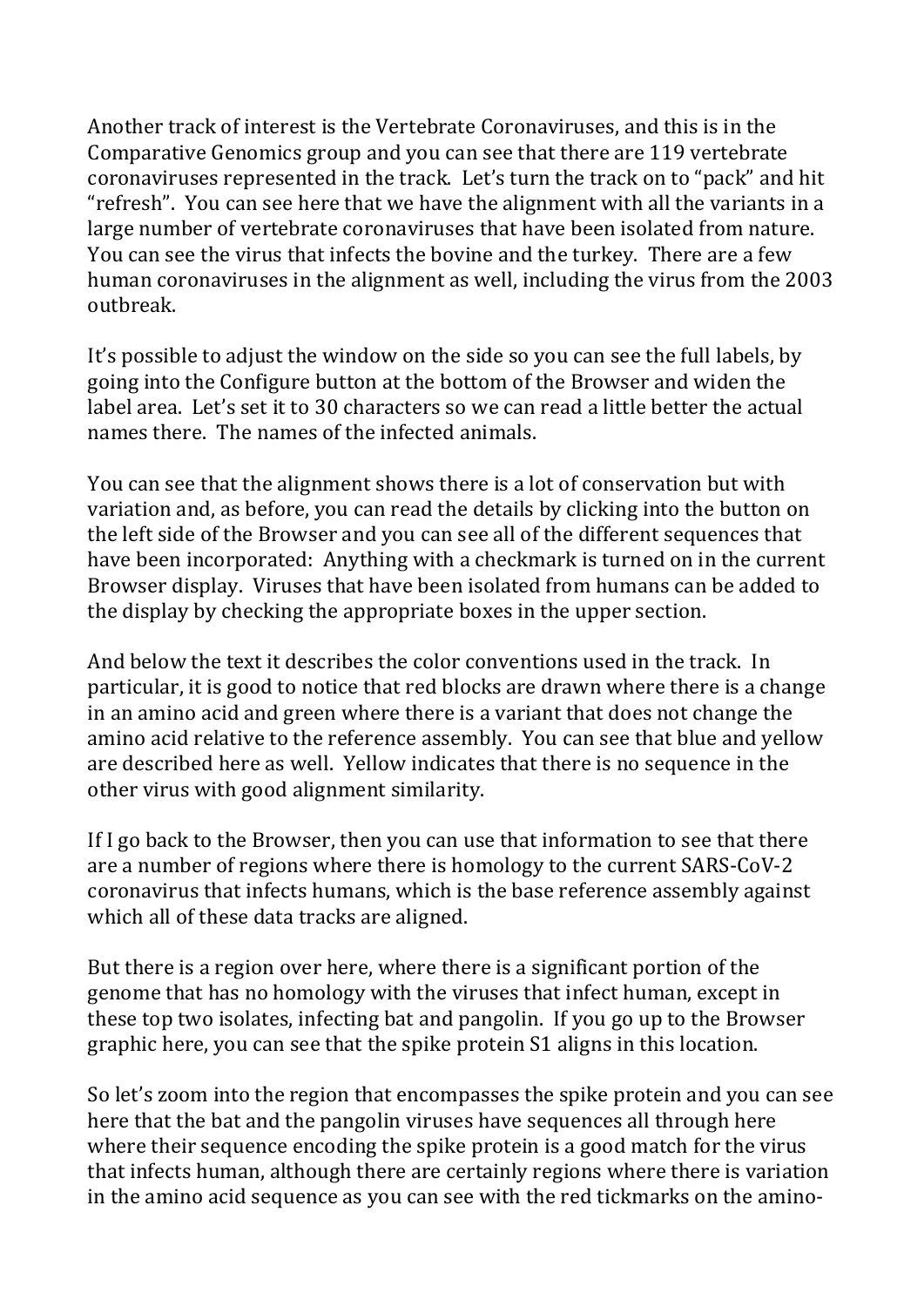end of the protein. But these other viruses are significantly diverged and do not align well to the coronavirus that infects humans, the reference assembly.

We can zoom in even farther and look at some of the regions in the virus where the pangolin and bat matched the human-infecting virus, and you can see the amino acids along the top of the window at this point because we are now zoomed far enough in that we can see the actual sequence.

### [\[10:51\]](https://www.youtube.com/watch?v=Ee6h0xyZDOM&feature=youtu.be&list=UUQnUJepyNOw0p8s2otX4RYQ&t=651s) PhastCons Conservation

The PhastCons Conservation track, when turned on to "full" gives you a sense for how well conserved the nucleotides along that region are with respect to the reference assembly.

If we zoom in even farther, then the nucleotide sequence is available. You can also see the amino acids in the non-reference isolates.

## [\[11:15\]](https://www.youtube.com/watch?v=Ee6h0xyZDOM&feature=youtu.be&list=UUQnUJepyNOw0p8s2otX4RYQ&t=675s) Nextstrain Variants and Clades

Let's turn off this track set and scroll down below the Browser graphic again and turn on the Nextstrain Variants and the Nextstrain Clades. These data are from a project that accumulates SARS-CoV-2 viruses infecting humans from all over the world and shows them in relationship to each other in a phylogenetic tree based on shared variants. These are the data that can be used to trace the transmission pattern of viruses from one place to another.

Let's zoom out again using the ideogram up here and zoom out to the entire sequence of the virus, and you can see here the Nextstrain track which is updated multiple times a day, and shows you the various clades of the virus taken from samples from around the world. The data lines represent places where the isolate does not match the SARS-CoV-2 reference. The individual variants that define a clade can be seen graphically here where the isolates in a particular group have certain variants in common and certain subgroups have certain variants in common as well that identify them as being related to each other.

If you compare the colors on the left with the colors in the clades track above, you can see the relationship between the two. Let's click into the B4 item here. And you can see here's a list of samples belonging to this clade: from Shanghai, Australia, United States-Yale, Ghana, Russia, Netherlands, US-Wisconsin and, so these viruses are all related to each other according to sequence similarity and are displayed on Nextstrain.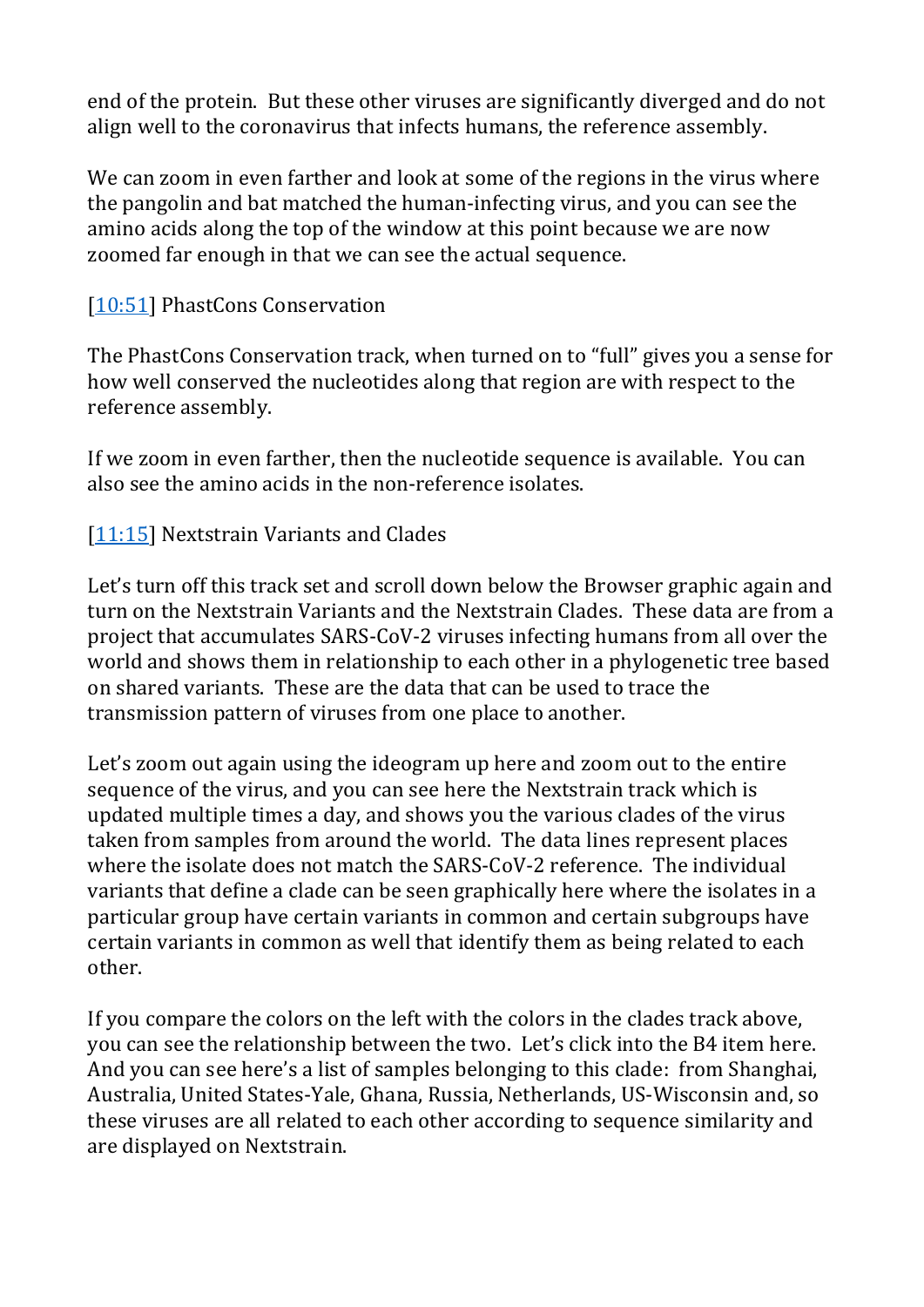Down below you can see information about those various clades, and the Methods section describes the methods used to collect and process the data as well. If you click into the nextstrain.org link itself, you go over to their website and you can see their representation of the data. Back to the Browser graphic.

If I click into the configuration button for this track, you see how I have many different subtracks available, only one of which is turned on at the moment. I can turn on the B4 track and configure the display and there are a number of display options. One option that's worth noticing is that if you increase the height of the display for this track, then you get enough room for the actual names of the variants themselves to be shown to the left of the graphic. So if I hit [ submit ], and then scroll down the page, you can see that this track is turned on and the relationships among the various isolates are seen graphically and their names are available to you as well.

Let's turn this dataset off by hiding it with the right mouse button.

# [\[14:15\]](https://www.youtube.com/watch?v=Ee6h0xyZDOM&feature=youtu.be&list=UUQnUJepyNOw0p8s2otX4RYQ&t=855s) T-Reactive Epitopes

Below the Browser graphic in the Immunology section, let's turn on the T-Reactive Epitopes track. There are a number of different polypeptides here from two libraries M1 and M2. M1 is derived from the amino-terminus of the Spike protein while M2 is derived from the carboxy-terminus. These experiments identified regions of the spike protein using polypeptides from the 2003 SARS coronavirus that show cross-reactivity with T-cells isolated from COVID-19 in patients. Here we show those 2003 SARS peptide sequences aligned to the current virus, SARS-CoV-2. Let's turn them from "pack" to "dense" so can see just the epitopes themselves in the two groups.

## [\[15:14\]](https://www.youtube.com/watch?v=Ee6h0xyZDOM&feature=youtu.be&list=UUQnUJepyNOw0p8s2otX4RYQ&t=914s) BLAT and Short Match

A useful feature of the Browser is the BLAT function. It allows you to find the location of any string of nucleotides of 22 bases or more (and to some extent shorter sequences as well). Let's get some sequence from one of the spike proteins to use as raw material.

We'll right-click into the small Spike protein S2' and Zoom to a window that has just that region, spanning about 1.4 kb. Then, in the top bluebar, choose "View, DNA," then [ get DNA ]. The virus is RNA, of course, but the Genome Browser was built for animals and the interface still says DNA. In several places, such as BLAT, and in the present case of obtaining sequence, the Browser uses T instead of U. We'll copy a bit of sequence, maybe 40 bases, go back one page, then select "Genome Browser" from the top bluebar and paste the sequence into the Position/Search box and [ go ]. A click on the "Browser" link returns us to the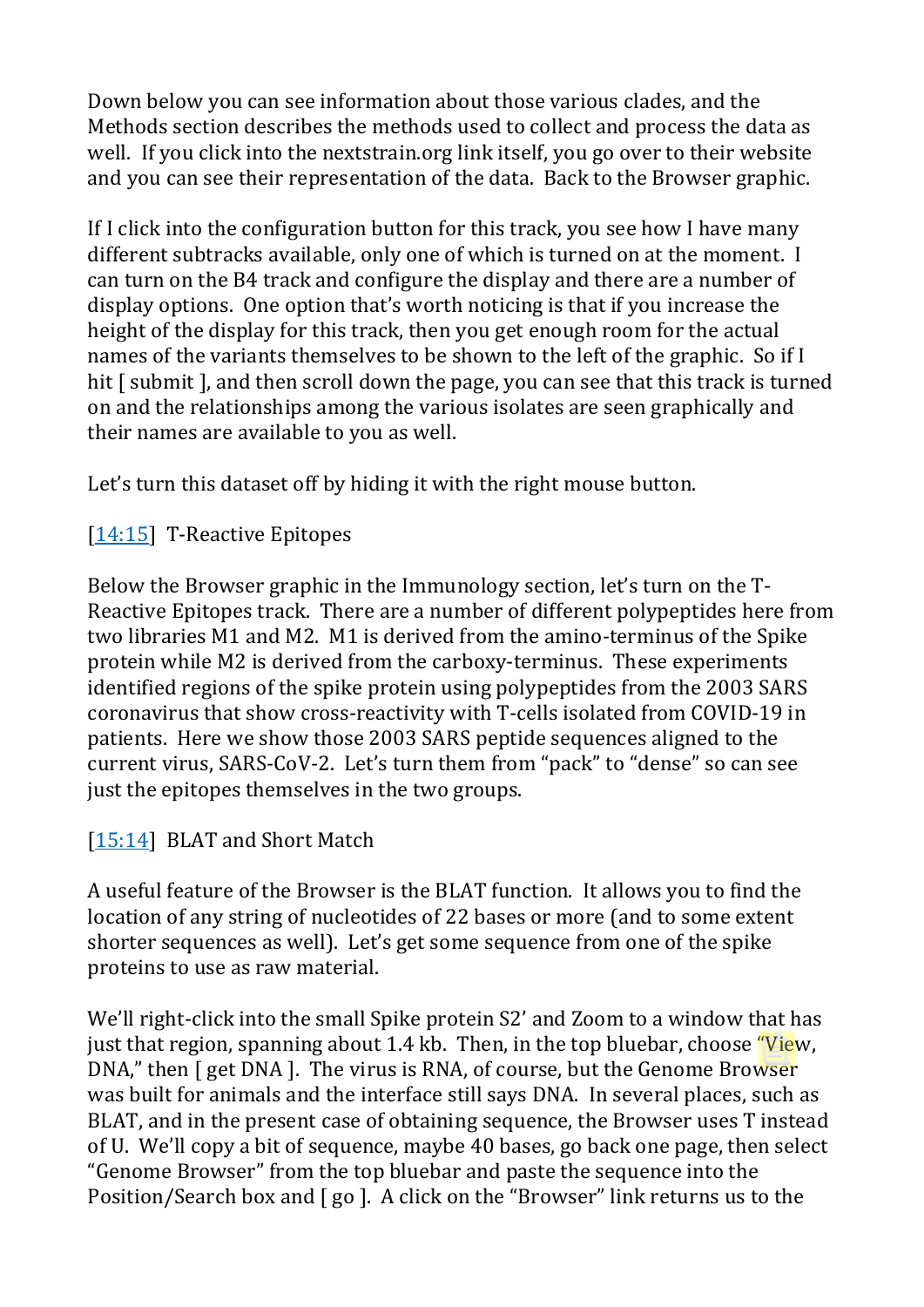main page. You see that we have navigated to a region defined by that sequence.

Let's go back and try it with a mismatch, which you might have, of course, if you are using sequence from an isolate you have sequenced yourself. I'll change a C to a T in two places and [ go ]. If I click the "details" link, I can see the side-byside alignment showing the mismatches. If I go back one page and click "browser," I find myself zoomed to that sequence and can see the mismatches in the image.

There is also a Short Match track in the Mapping and Sequencing group that allows you to find all occurrences in your window of shorter oligonucleotides, down to 2 bases. Click on the link above the pulldown menu. If I use GGT, I find them all, on either strand. Note that the U nucleotide does not work in BLAT or in Short Match at the present time.

# [\[17:33\]](https://www.youtube.com/watch?v=Ee6h0xyZDOM&feature=youtu.be&list=UUQnUJepyNOw0p8s2otX4RYQ&t=1053s) Crowd-Sourced Data

A data track built specifically for the coronavirus effort is the Crowd-Sourced Data track. Because of the rapid discovery and dissemination of information about the virus, this track was built as a way for the latest information to be made public all in the same place as part of a very rapid release cycle. Anyone can release data in this track.

If you click on the link above the track control, you reach the configuration page, as with any track. However, for this track, you find a link that opens a Google doc that anyone can use to input information into the Browser.

As you can see here, there is a place to input the coordinates, labels, the source of the information, and your email address. The data are reviewed and released to the Browser during the night (US Pacific time).

Let's turn the track to "pack" and [ submit ]. There is an item in the current window. You see that the mouseover says, "evolution" and when you click the item, the details page shows a table reflecting the data from the spreadsheet, including a link to the original source of the information.

Here you can see the item in the spreadsheet that corresponds to the annotation we just saw in the Browser. Note the label "insertion" and the category "evolution," matching the label and the mouseover in the Browser graphic, respectively.

There are many other datasets available in the coronavirus Browser which we do not have the time to describe in this brief tutorial. And more data are being